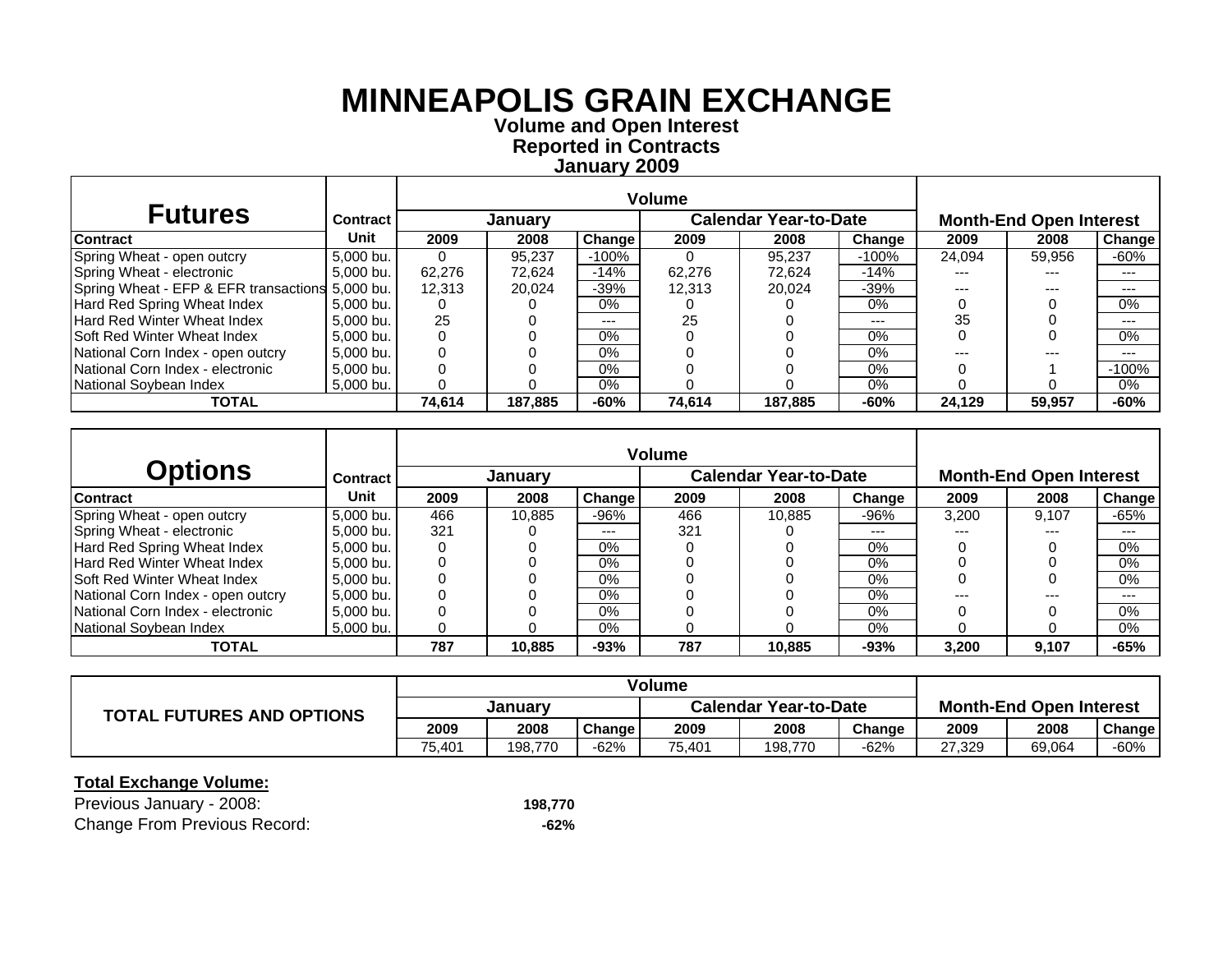**Volume and O pen Interest Re ported in Contracts Februar y 200 9**

| <b>Futures</b>                                  | <b>Contract</b> |          | <b>February</b> |        |         | <b>Calendar Year-to-Date</b> |         |        | <b>Month-End Open Interest</b> |               |
|-------------------------------------------------|-----------------|----------|-----------------|--------|---------|------------------------------|---------|--------|--------------------------------|---------------|
| <b>Contract</b>                                 | Unit            | 2009     | 2008            | Change | 2009    | 2008                         | Change  | 2009   | 2008                           | <b>Change</b> |
| Spring Wheat - open outcry                      | 5,000 bu.       | $\Omega$ | 81.881          | -100%  |         | 177.118                      | $-100%$ | 25,508 | 48,052                         | -47%          |
| Spring Wheat - electronic                       | 5,000 bu.       | 71.049   | 70.140          | $1\%$  | 133.325 | 142.764                      | -7%     | ---    | ---                            | ---           |
| Spring Wheat - EFP & EFR transactions 5,000 bu. |                 | 9.351    | 23.752          | $-61%$ | 21.664  | 43.776                       | $-51%$  | ---    | ---                            | ---           |
| Hard Red Spring Wheat Index                     | 5.000 bu.       |          |                 | $0\%$  |         |                              | 0%      |        |                                | $0\%$         |
| <b>Hard Red Winter Wheat Index</b>              | 5.000 bu.       |          |                 | $--$   | 30      |                              | $---$   | 30     |                                | ---           |
| <b>Soft Red Winter Wheat Index</b>              | 5.000 bu.       |          |                 | $--$   |         |                              | $---$   |        |                                | ---           |
| National Corn Index - open outcry               | 5.000 bu.       |          |                 | $0\%$  |         |                              | $0\%$   |        | ---                            | ---           |
| National Corn Index - electronic                | 5,000 bu.       |          |                 | $0\%$  |         |                              | $0\%$   |        |                                | 0%            |
| National Soybean Index                          | 5,000 bu.       |          |                 | 0%     |         |                              | 0%      |        |                                | 0%            |
| <b>TOTAL</b>                                    |                 | 80.410   | 175.773         | $-54%$ | 155.024 | 363,658                      | $-57%$  | 25.538 | 48.052                         | $-47%$        |

|                                    |                 |       |                 |        | <b>Volume</b> |                              |        |       |                                |        |
|------------------------------------|-----------------|-------|-----------------|--------|---------------|------------------------------|--------|-------|--------------------------------|--------|
| <b>Options</b>                     | <b>Contract</b> |       | <b>February</b> |        |               | <b>Calendar Year-to-Date</b> |        |       | <b>Month-End Open Interest</b> |        |
| <b>Contract</b>                    | Unit            | 2009  | 2008            | Change | 2009          | 2008                         | Change | 2009  | 2008                           | Change |
| Spring Wheat - open outcry         | 5.000 bu.       | 1.948 | 14.554          | $-87%$ | 2.414         | 25.439                       | $-91%$ | 2,989 | 9.585                          | $-69%$ |
| Spring Wheat - electronic          | 5,000 bu.       | 283   |                 | ---    | 604           |                              | ---    | ---   | $---$                          | ---    |
| Hard Red Spring Wheat Index        | 5.000 bu.       |       |                 | $0\%$  |               |                              | $0\%$  |       |                                | $0\%$  |
| Hard Red Winter Wheat Index        | 5.000 bu.       |       |                 | $0\%$  |               |                              | 0%     |       |                                | 0%     |
| <b>Soft Red Winter Wheat Index</b> | 5.000 bu.       |       |                 | $0\%$  |               |                              | $0\%$  |       |                                | 0%     |
| National Corn Index - open outcry  | 5.000 bu.       |       |                 | $0\%$  |               |                              | 0%     | ---   | $---$                          | $--$   |
| National Corn Index - electronic   | 5,000 bu.       |       |                 | $0\%$  |               |                              | $0\%$  |       |                                | 0%     |
| National Soybean Index             | 5.000 bu.       |       |                 | $0\%$  |               |                              | $0\%$  |       |                                | 0%     |
| <b>TOTAL</b>                       |                 | 2.231 | 14.554          | $-85%$ | 3,018         | 25,439                       | $-88%$ | 2,989 | 9,585                          | -69%   |

|                                  |          |         |        | Volume                       |         |        |                                |        |        |
|----------------------------------|----------|---------|--------|------------------------------|---------|--------|--------------------------------|--------|--------|
| <b>TOTAL FUTURES AND OPTIONS</b> | Februarv |         |        | <b>Calendar Year-to-Date</b> |         |        | <b>Month-End Open Interest</b> |        |        |
|                                  | 2009     | 2008    | Change | 2009                         | 2008    | Change | 2009                           | 2008   | Change |
|                                  | 82.641   | 190.327 | $-57%$ | 158.042                      | 389,097 | -59%   | 28.527                         | 57.637 | $-51%$ |

| Previous February - 2008:           | 190,327 |
|-------------------------------------|---------|
| <b>Change From Previous Record:</b> | -57%    |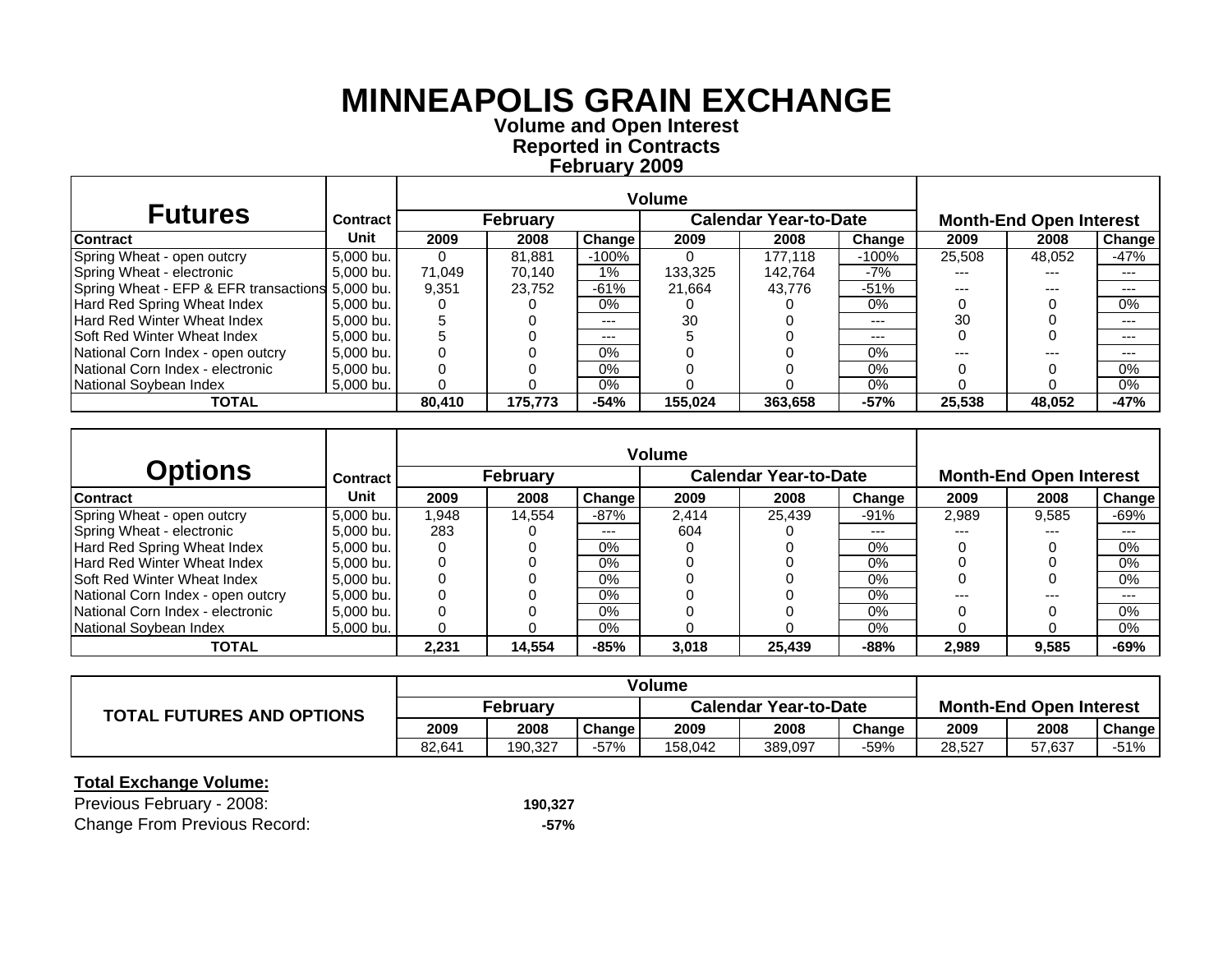**Volume and O pen Interest Re ported in Contracts March 2009**

| <b>Futures</b>                                  | Contract  |          | <b>March</b> |               |         | <b>Calendar Year-to-Date</b> |         |        | <b>Month-End Open Interest</b> |               |
|-------------------------------------------------|-----------|----------|--------------|---------------|---------|------------------------------|---------|--------|--------------------------------|---------------|
| <b>Contract</b>                                 | Unit      | 2009     | 2008         | <b>Change</b> | 2009    | 2008                         | Change  | 2009   | 2008                           | <b>Change</b> |
| Spring Wheat - open outcry                      | 5,000 bu. | $\Omega$ | 43.983       | -100%         |         | 221.101                      | $-100%$ | 27.696 | 47.514                         | $-42%$        |
| Spring Wheat - electronic                       | 5,000 bu. | 63.227   | 50.063       | 26%           | 196.552 | 192.827                      | 2%      |        | ---                            | ---           |
| Spring Wheat - EFP & EFR transactions 5,000 bu. |           | 13.075   | 9.298        | 41%           | 34.739  | 53.074                       | $-35%$  |        | ---                            | ---           |
| Hard Red Spring Wheat Index                     | 5.000 bu. |          |              | 0%            |         |                              | 0%      |        |                                | 0%            |
| Hard Red Winter Wheat Index                     | 5.000 bu. |          |              | 0%            | 30      |                              | $---$   | 25     |                                | ---           |
| Soft Red Winter Wheat Index                     | 5.000 bu. |          |              | $0\%$         |         |                              | $---$   |        |                                | 0%            |
| National Corn Index - open outcry               | 5.000 bu. |          |              | $0\%$         |         |                              | $0\%$   |        | ---                            | ---           |
| National Corn Index - electronic                | 5,000 bu. |          |              | $0\%$         |         |                              | 0%      |        |                                | 0%            |
| National Soybean Index                          | 5,000 bu. |          |              | 0%            |         |                              | $0\%$   |        |                                | 0%            |
| <b>TOTAL</b>                                    |           | 76.302   | 103.344      | $-26%$        | 231.326 | 467.002                      | $-50%$  | 27.721 | 47.514                         | $-42%$        |

|                                    |                 |      |        |        | <b>Volume</b> |                              |        |       |                                |        |
|------------------------------------|-----------------|------|--------|--------|---------------|------------------------------|--------|-------|--------------------------------|--------|
| <b>Options</b>                     | <b>Contract</b> |      | March  |        |               | <b>Calendar Year-to-Date</b> |        |       | <b>Month-End Open Interest</b> |        |
| <b>Contract</b>                    | Unit            | 2009 | 2008   | Change | 2009          | 2008                         | Change | 2009  | 2008                           | Change |
| Spring Wheat - open outcry         | 5.000 bu.       | 648  | 906. ا | -66%   | 3.062         | 27.345                       | -89%   | 3,568 | 10.463                         | $-66%$ |
| Spring Wheat - electronic          | 5,000 bu.       | 158  |        | ---    | 762           |                              | ---    | ---   | $---$                          | ---    |
| Hard Red Spring Wheat Index        | 5.000 bu.       |      |        | $0\%$  |               |                              | $0\%$  |       |                                | $0\%$  |
| Hard Red Winter Wheat Index        | 5.000 bu.       |      |        | $0\%$  |               |                              | 0%     |       |                                | 0%     |
| <b>Soft Red Winter Wheat Index</b> | 5.000 bu.       |      |        | $0\%$  |               |                              | $0\%$  |       |                                | 0%     |
| National Corn Index - open outcry  | 5.000 bu.       |      |        | $0\%$  |               |                              | 0%     | ---   | $---$                          | $--$   |
| National Corn Index - electronic   | 5,000 bu.       |      |        | $0\%$  |               |                              | $0\%$  |       |                                | 0%     |
| National Soybean Index             | 5.000 bu.       |      |        | $0\%$  |               |                              | $0\%$  |       |                                | 0%     |
| <b>TOTAL</b>                       |                 | 806  | 1,906  | $-58%$ | 3,824         | 27,345                       | $-86%$ | 3,568 | 10,463                         | -66%   |

|                                  |       |         |        | Volume                       |         |        |                                |        |        |
|----------------------------------|-------|---------|--------|------------------------------|---------|--------|--------------------------------|--------|--------|
| <b>TOTAL FUTURES AND OPTIONS</b> | March |         |        | <b>Calendar Year-to-Date</b> |         |        | <b>Month-End Open Interest</b> |        |        |
|                                  | 2009  | 2008    | Change | 2009                         | 2008    | Change | 2009                           | 2008   | Change |
|                                  | .108  | 105.250 | -27%   | 235.150                      | 494,347 | -52%   | 31.289                         | 57,977 | $-46%$ |

| Previous March Record - 2007:       | 115.483 |
|-------------------------------------|---------|
| <b>Change From Previous Record:</b> | $-33%$  |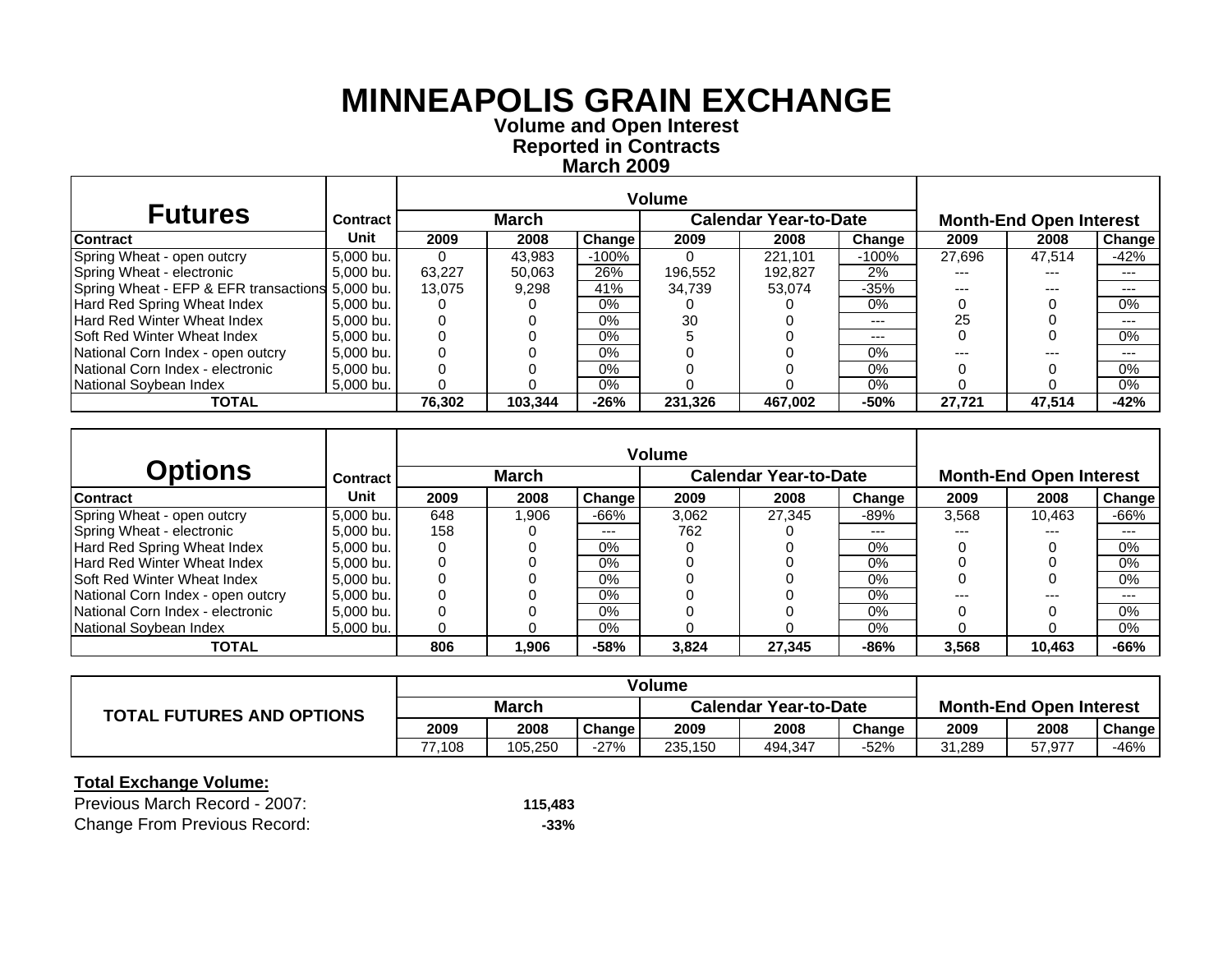**Volume and O pen Interest Re ported in Contracts April 2009**

| <b>Futures</b>                                  | <b>Contract</b> |         | April  |          | <b>Calendar Year-to-Date</b> |         |         | <b>Month-End Open Interest</b> |        |         |
|-------------------------------------------------|-----------------|---------|--------|----------|------------------------------|---------|---------|--------------------------------|--------|---------|
| <b>Contract</b>                                 | Unit            | 2009    | 2008   | Change I | 2009                         | 2008    | Change  | 2009                           | 2008   | Change  |
| Spring Wheat - open outcry                      | 5,000 bu.       | 0       | 39.217 | -100%    |                              | 260,318 | $-100%$ | 26,903                         | 43,276 | $-38%$  |
| Spring Wheat - electronic                       | 5,000 bu.       | 100.125 | 41.538 | 141%     | 296,677                      | 234.365 | 27%     |                                | ---    | ---     |
| Spring Wheat - EFP & EFR transactions 5,000 bu. |                 | 14.119  | 10.373 | 36%      | 48.858                       | 63.447  | $-23%$  |                                | ---    | ---     |
| Hard Red Spring Wheat Index                     | 5.000 bu.       |         |        | $0\%$    |                              |         | $0\%$   |                                |        | 0%      |
| <b>Hard Red Winter Wheat Index</b>              | 5.000 bu.       | 127     |        | $---$    | 157                          |         | $---$   | 75                             |        | $- - -$ |
| <b>Soft Red Winter Wheat Index</b>              | 5.000 bu.       |         |        | 0%       |                              |         | ---     |                                |        | 0%      |
| National Corn Index - open outcry               | 5.000 bu.       |         |        | $0\%$    |                              |         | $0\%$   |                                | ---    | ---     |
| National Corn Index - electronic                | 5.000 bu.       |         |        | $0\%$    |                              |         | $0\%$   |                                |        | $0\%$   |
| National Soybean Index                          | 5,000 bu.       |         |        | 0%       |                              |         | $0\%$   |                                |        | 0%      |
| <b>TOTAL</b>                                    |                 | 114.371 | 91.128 | 26%      | 345.697                      | 558,130 | $-38%$  | 26,978                         | 43.276 | $-38%$  |

|                                     |                 |       |       |        | <b>Volume</b> |                              |        |       |                                |         |
|-------------------------------------|-----------------|-------|-------|--------|---------------|------------------------------|--------|-------|--------------------------------|---------|
| <b>Options</b>                      | <b>Contract</b> |       | April |        |               | <b>Calendar Year-to-Date</b> |        |       | <b>Month-End Open Interest</b> |         |
| <b>Contract</b>                     | Unit            | 2009  | 2008  | Change | 2009          | 2008                         | Change | 2009  | 2008                           | Change  |
| Spring Wheat - open outcry          | 5.000 bu.       | 1.427 | 3.257 | $-56%$ | 4.489         | 30.602                       | $-85%$ | 3.112 | 6,999                          | $-56%$  |
| Spring Wheat - electronic           | 5.000 bu.       | 381   | 67    | 469%   | 1.143         | 67                           | 1606%  | ---   | $- - -$                        | ---     |
| Hard Red Spring Wheat Index         | 5,000 bu.       |       |       | $0\%$  |               |                              | $0\%$  |       |                                | 0%      |
| Hard Red Winter Wheat Index         | 5.000 bu.       |       |       | $0\%$  |               |                              | $0\%$  |       |                                | 0%      |
| <b>ISoft Red Winter Wheat Index</b> | 5.000 bu.       |       |       | $0\%$  |               |                              | $0\%$  |       |                                | 0%      |
| National Corn Index - open outcry   | 5.000 bu.       |       |       | $0\%$  |               |                              | $0\%$  | ---   | $---$                          | $- - -$ |
| National Corn Index - electronic    | 5.000 bu.       |       |       | $0\%$  |               |                              | $0\%$  |       |                                | 0%      |
| National Soybean Index              | 5,000 bu.       |       |       | $0\%$  |               |                              | $0\%$  |       |                                | 0%      |
| <b>TOTAL</b>                        |                 | 1,808 | 3.324 | $-46%$ | 5,632         | 30.669                       | $-82%$ | 3,112 | 6,999                          | $-56%$  |

|                                  | Volume  |        |        |                              |         |        |                                |        |        |
|----------------------------------|---------|--------|--------|------------------------------|---------|--------|--------------------------------|--------|--------|
| <b>TOTAL FUTURES AND OPTIONS</b> | April   |        |        | <b>Calendar Year-to-Date</b> |         |        | <b>Month-End Open Interest</b> |        |        |
|                                  | 2009    | 2008   | Change | 2009                         | 2008    | Change | 2009                           | 2008   | Change |
|                                  | 116.179 | 94.452 | 23%    | 351.329                      | 588,799 | $-40%$ | 30,090                         | 50,275 | $-40%$ |

| Previous April Record - 2007:       | 182,299 |
|-------------------------------------|---------|
| <b>Change From Previous Record:</b> | -36%    |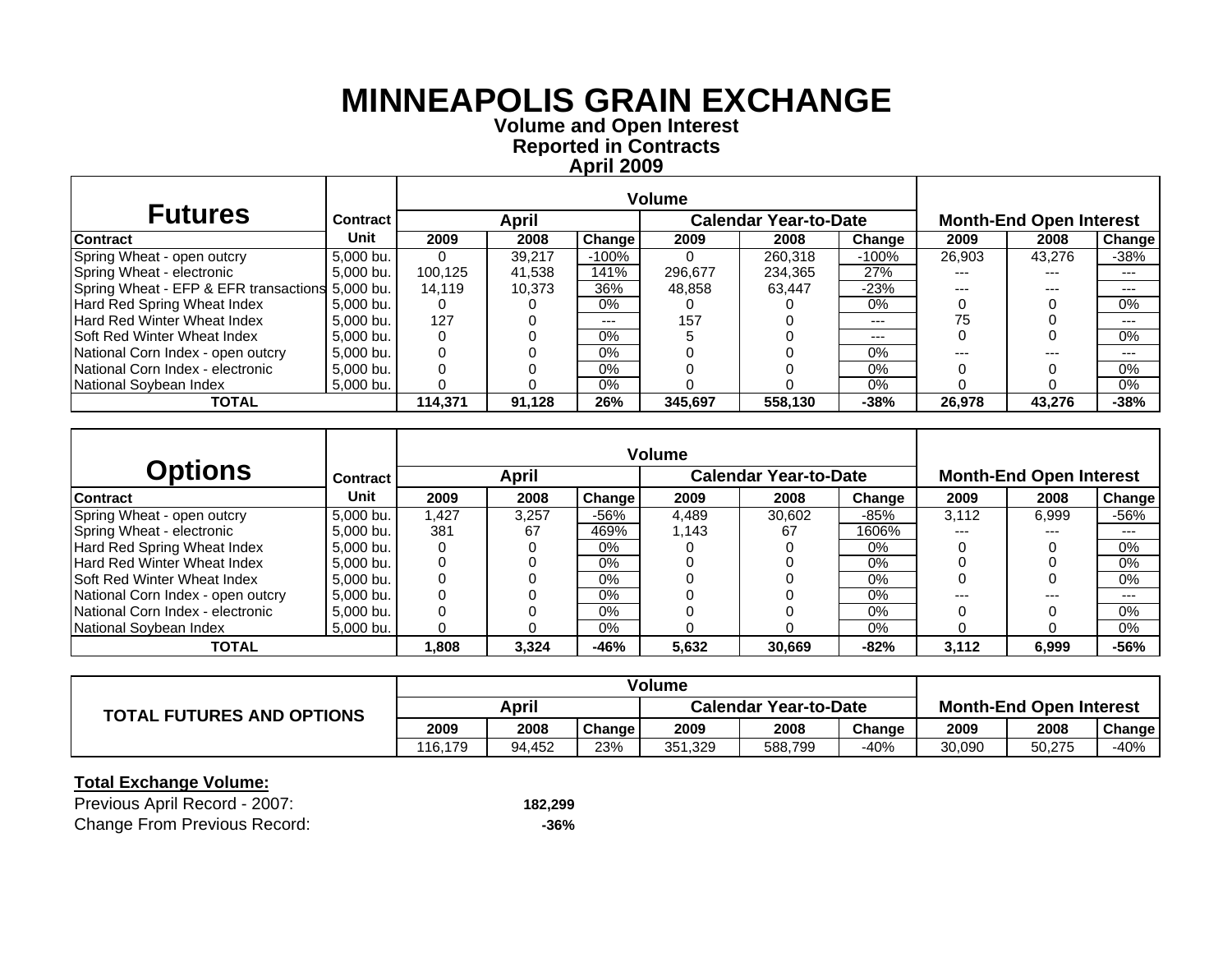**Volume and O pen Interest Re ported in Contracts Ma y 2009**

| <b>Futures</b>                                  | <b>Contract</b> |        | May    |        |          | <b>Calendar Year-to-Date</b> |         |        | <b>Month-End Open Interest</b> |               |
|-------------------------------------------------|-----------------|--------|--------|--------|----------|------------------------------|---------|--------|--------------------------------|---------------|
| <b>Contract</b>                                 | Unit            | 2009   | 2008   | Change | 2009     | 2008                         | Change  | 2009   | 2008                           | <b>Change</b> |
| Spring Wheat - open outcry                      | 5,000 bu.       | 0      | 30.632 | -100%  | $\Omega$ | 290.950                      | $-100%$ | 33,832 | 44,690                         | $-24%$        |
| Spring Wheat - electronic                       | 5,000 bu.       | 77.930 | 34.634 | 125%   | 374.607  | 268.999                      | 39%     | ---    | ---                            | ---           |
| Spring Wheat - EFP & EFR transactions 5,000 bu. |                 | 10.464 | 7,869  | 33%    | 59.322   | 71.316                       | $-17%$  | ---    | ---                            | ---           |
| Hard Red Spring Wheat Index                     | 5.000 bu.       |        |        | 0%     |          |                              | 0%      |        |                                | $0\%$         |
| <b>Hard Red Winter Wheat Index</b>              | 5.000 bu.       |        |        | 0%     | 157      |                              | $---$   | 75     |                                | ---           |
| <b>Soft Red Winter Wheat Index</b>              | 5.000 bu.       | 10     |        | $--$   | 15       |                              | $---$   | 10     |                                | ---           |
| National Corn Index - open outcry               | 5.000 bu.       |        |        | 0%     |          |                              | 0%      |        | ---                            | ---           |
| National Corn Index - electronic                | 5.000 bu.       |        |        | $0\%$  |          |                              | $0\%$   |        |                                | 0%            |
| National Sovbean Index                          | 5,000 bu.       |        |        | $0\%$  |          |                              | 0%      |        |                                | 0%            |
| <b>TOTAL</b>                                    |                 | 88.404 | 73.135 | 21%    | 434,101  | 631.265                      | $-31%$  | 33.917 | 44,690                         | $-24%$        |

|                                     |           |       |       |        | <b>Volume</b> |                              |        |                                |       |        |  |
|-------------------------------------|-----------|-------|-------|--------|---------------|------------------------------|--------|--------------------------------|-------|--------|--|
| <b>Options</b>                      | Contract  |       | May   |        |               | <b>Calendar Year-to-Date</b> |        | <b>Month-End Open Interest</b> |       |        |  |
| <b>Contract</b>                     | Unit      | 2009  | 2008  | Change | 2009          | 2008                         | Change | 2009                           | 2008  | Change |  |
| Spring Wheat - open outcry          | 5.000 bu. | 2.429 | 1.625 | 49%    | 6.918         | 32.227                       | -79%   | 4.842                          | 7.702 | $-37%$ |  |
| Spring Wheat - electronic           | 5.000 bu. | 201   | 272   | $-26%$ | 1.344         | 339                          | 296%   | ---                            | ---   | $---$  |  |
| Hard Red Spring Wheat Index         | 5.000 bu. |       |       | $0\%$  |               |                              | 0%     |                                |       | 0%     |  |
| Hard Red Winter Wheat Index         | 5.000 bu. |       |       | $0\%$  |               |                              | $0\%$  |                                |       | 0%     |  |
| <b>ISoft Red Winter Wheat Index</b> | 5.000 bu. |       |       | $0\%$  |               |                              | $0\%$  |                                |       | 0%     |  |
| National Corn Index - open outcry   | 5.000 bu. |       |       | $0\%$  |               |                              | 0%     | ---                            | $---$ | $---$  |  |
| National Corn Index - electronic    | 5.000 bu. |       |       | $0\%$  |               |                              | $0\%$  |                                |       | 0%     |  |
| National Soybean Index              | 5.000 bu. |       |       | $0\%$  |               |                              | $0\%$  |                                |       | 0%     |  |
| <b>TOTAL</b>                        |           | 2,630 | 1,897 | 39%    | 8,262         | 32,566                       | $-75%$ | 4.842                          | 7,702 | $-37%$ |  |

|                                  | Volume |        |        |                              |         |        |                                |        |        |
|----------------------------------|--------|--------|--------|------------------------------|---------|--------|--------------------------------|--------|--------|
| <b>TOTAL FUTURES AND OPTIONS</b> | May    |        |        | <b>Calendar Year-to-Date</b> |         |        | <b>Month-End Open Interest</b> |        |        |
|                                  | 2009   | 2008   | Change | 2009                         | 2008    | Change | 2009                           | 2008   | Change |
|                                  | 91,034 | 75,032 | 21%    | 442.363                      | 663,831 | $-33%$ | 38,759                         | 52,392 | $-26%$ |

| Previous May Record - 2006:         | 128,798 |
|-------------------------------------|---------|
| <b>Change From Previous Record:</b> | -29%    |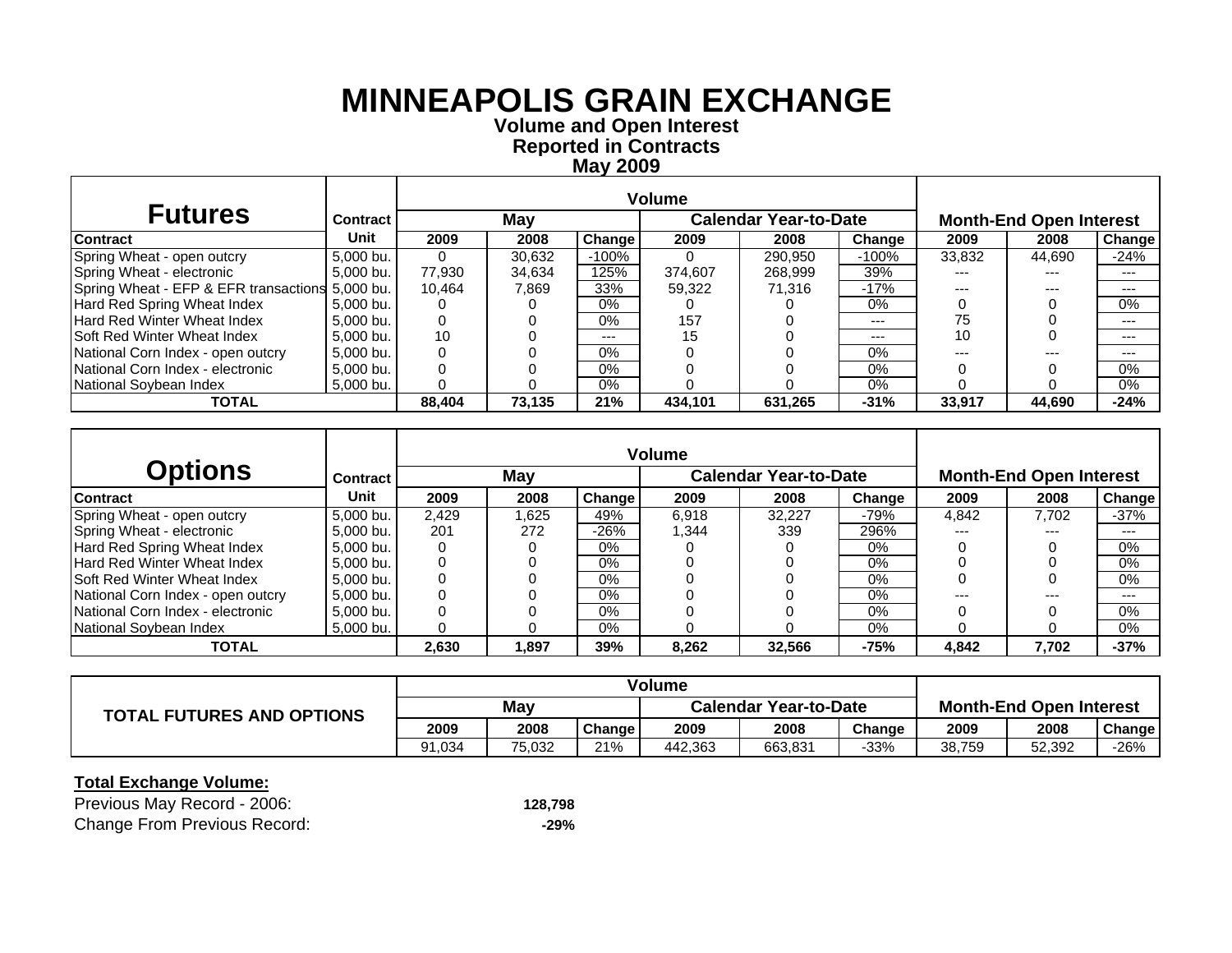**Volume and O pen Interest Re ported in Contracts June 200 9**

| <b>Futures</b>                                  | Contract  |          | June    |               |         | <b>Calendar Year-to-Date</b> |         |        | <b>Month-End Open Interest</b> |               |
|-------------------------------------------------|-----------|----------|---------|---------------|---------|------------------------------|---------|--------|--------------------------------|---------------|
| <b>Contract</b>                                 | Unit      | 2009     | 2008    | <b>Change</b> | 2009    | 2008                         | Change  | 2009   | 2008                           | <b>Change</b> |
| Spring Wheat - open outcry                      | 5,000 bu. | $\Omega$ | 42.280  | -100%         |         | 333,230                      | $-100%$ | 33,396 | 40,488                         | -18%          |
| Spring Wheat - electronic                       | 5.000 bu. | 119.035  | 51.616  | 131%          | 493.642 | 320.615                      | 54%     |        | ---                            | ---           |
| Spring Wheat - EFP & EFR transactions 5,000 bu. |           | 12.467   | 6.717   | 86%           | 71.789  | 78.033                       | -8%     |        | ---                            | ---           |
| Hard Red Spring Wheat Index                     | 5.000 bu. |          |         | 0%            |         |                              | $0\%$   |        |                                | 0%            |
| Hard Red Winter Wheat Index                     | 5.000 bu. |          |         | 0%            | 157     |                              | $---$   | 50     |                                | ---           |
| Soft Red Winter Wheat Index                     | 5.000 bu. | 10       |         | $--$          | 25      |                              | $---$   |        |                                | 0%            |
| National Corn Index - open outcry               | 5.000 bu. |          |         | $0\%$         |         |                              | $0\%$   |        | ---                            | ---           |
| National Corn Index - electronic                | 5,000 bu. |          |         | $0\%$         |         |                              | 0%      |        |                                | 0%            |
| National Soybean Index                          | 5,000 bu. |          |         | 0%            |         |                              | $0\%$   |        |                                | 0%            |
| <b>TOTAL</b>                                    |           | 131.512  | 100.613 | 31%           | 565,613 | 731,878                      | $-23%$  | 33.446 | 40.488                         | $-17%$        |

|                                     |           |       |       |        | <b>Volume</b> |                              |        |       |                                |        |
|-------------------------------------|-----------|-------|-------|--------|---------------|------------------------------|--------|-------|--------------------------------|--------|
| <b>Options</b>                      | Contract  |       | June  |        |               | <b>Calendar Year-to-Date</b> |        |       | <b>Month-End Open Interest</b> |        |
| <b>Contract</b>                     | Unit      | 2009  | 2008  | Change | 2009          | 2008                         | Change | 2009  | 2008                           | Change |
| Spring Wheat - open outcry          | 5.000 bu. | 2.757 | 3.486 | $-21%$ | 9.675         | 35.713                       | $-73%$ | 5,492 | 9.217                          | $-40%$ |
| Spring Wheat - electronic           | 5.000 bu. | 857   | 101   | 749%   | 2.201         | 440                          | 400%   | ---   | ---                            | $---$  |
| Hard Red Spring Wheat Index         | 5.000 bu. |       |       | $0\%$  |               |                              | 0%     |       |                                | 0%     |
| Hard Red Winter Wheat Index         | 5.000 bu. |       |       | $0\%$  |               |                              | $0\%$  |       |                                | 0%     |
| <b>ISoft Red Winter Wheat Index</b> | 5.000 bu. |       |       | $0\%$  |               |                              | $0\%$  |       |                                | 0%     |
| National Corn Index - open outcry   | 5.000 bu. |       |       | $0\%$  |               |                              | 0%     | ---   | $---$                          | $---$  |
| National Corn Index - electronic    | 5.000 bu. |       |       | $0\%$  |               |                              | $0\%$  |       |                                | 0%     |
| National Soybean Index              | 5.000 bu. |       |       | $0\%$  |               |                              | $0\%$  |       |                                | 0%     |
| <b>TOTAL</b>                        |           | 3,614 | 3,587 | 1%     | 11,876        | 36,153                       | $-67%$ | 5,492 | 9,217                          | $-40%$ |

|                                  | Volume  |         |        |                              |         |        |                                |        |        |
|----------------------------------|---------|---------|--------|------------------------------|---------|--------|--------------------------------|--------|--------|
| <b>TOTAL FUTURES AND OPTIONS</b> | June    |         |        | <b>Calendar Year-to-Date</b> |         |        | <b>Month-End Open Interest</b> |        |        |
|                                  | 2009    | 2008    | Change | 2009                         | 2008    | Change | 2009                           | 2008   | Change |
|                                  | 135.126 | 104.200 | 30%    | 577<br>489.'                 | 768,031 | -25%   | 38,938                         | 49,705 | $-22%$ |

| Previous June Record - 2007:        | 174.731 |
|-------------------------------------|---------|
| <b>Change From Previous Record:</b> | $-23%$  |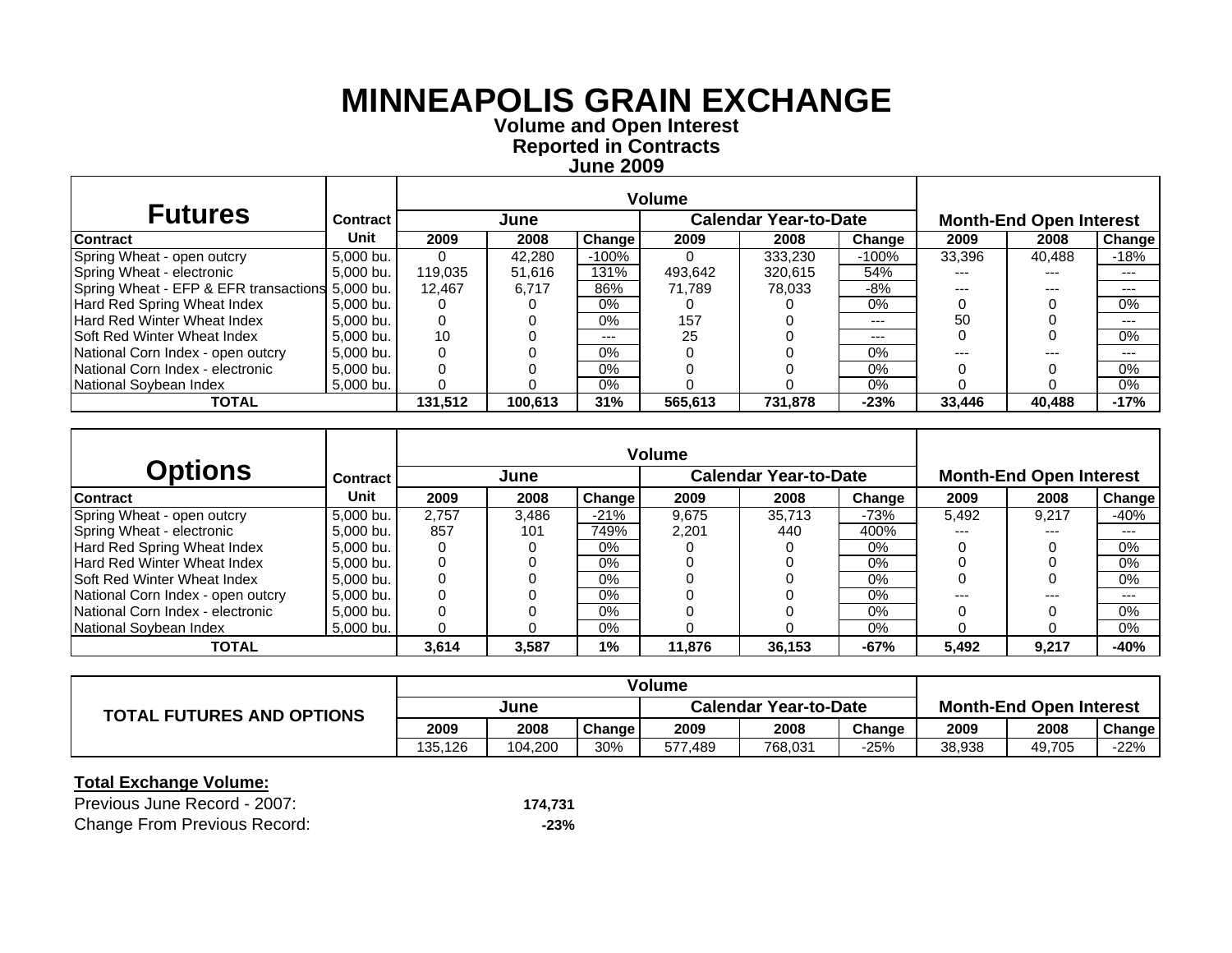**Volume and O pen Interest Re ported in Contracts Jul y 200 9**

| <b>Futures</b>                                  | Contract  |          | July   |        |         | <b>Calendar Year-to-Date</b> |         | <b>Month-End Open Interest</b> |        |        |
|-------------------------------------------------|-----------|----------|--------|--------|---------|------------------------------|---------|--------------------------------|--------|--------|
| <b>Contract</b>                                 | Unit      | 2009     | 2008   | Change | 2009    | 2008                         | Change  | 2009                           | 2008   | Change |
| Spring Wheat - open outcry                      | 5,000 bu. | $\Omega$ | 26.192 | -100%  |         | 359.422                      | $-100%$ | 36,348                         | 41.511 | $-12%$ |
| Spring Wheat - electronic                       | 5.000 bu. | 71.439   | 48.622 | 47%    | 565.081 | 369.237                      | 53%     |                                | ---    | ---    |
| Spring Wheat - EFP & EFR transactions 5,000 bu. |           | 12.786   | 11.381 | 12%    | 84.575  | 89.414                       | -5%     |                                | ---    | ---    |
| Hard Red Spring Wheat Index                     | 5.000 bu. |          |        | 0%     |         |                              | $0\%$   |                                |        | 0%     |
| Hard Red Winter Wheat Index                     | 5.000 bu. |          |        | 0%     | 157     |                              | $---$   | 50                             |        | ---    |
| Soft Red Winter Wheat Index                     | 5.000 bu. |          |        | $0\%$  | 25      |                              | $---$   |                                |        | 0%     |
| National Corn Index - open outcry               | 5.000 bu. |          |        | $0\%$  |         |                              | $0\%$   |                                | ---    | ---    |
| National Corn Index - electronic                | 5,000 bu. |          |        | $0\%$  |         |                              | 0%      |                                |        | 0%     |
| National Soybean Index                          | 5,000 bu. |          |        | 0%     |         |                              | $0\%$   |                                |        | 0%     |
| <b>TOTAL</b>                                    |           | 84.225   | 86.195 | $-2%$  | 649.838 | 818.073                      | $-21%$  | 36,398                         | 41.511 | $-12%$ |

|                                     |           |       |       |        | <b>Volume</b> |                              |        |       |                                |        |  |  |
|-------------------------------------|-----------|-------|-------|--------|---------------|------------------------------|--------|-------|--------------------------------|--------|--|--|
| <b>Options</b>                      | Contract  |       | July  |        |               | <b>Calendar Year-to-Date</b> |        |       | <b>Month-End Open Interest</b> |        |  |  |
| <b>Contract</b>                     | Unit      | 2009  | 2008  | Change | 2009          | 2008                         | Change | 2009  | 2008                           | Change |  |  |
| Spring Wheat - open outcry          | 5,000 bu. | 1.362 | 3.288 | $-59%$ | 11.037        | 39.001                       | $-72%$ | 6,054 | 10.394                         | $-42%$ |  |  |
| Spring Wheat - electronic           | 5.000 bu. | 420   | 85    | 394%   | 2.621         | 525                          | 399%   | ---   | ---                            | $---$  |  |  |
| Hard Red Spring Wheat Index         | 5.000 bu. |       |       | $0\%$  |               |                              | 0%     |       |                                | 0%     |  |  |
| Hard Red Winter Wheat Index         | 5.000 bu. |       |       | $0\%$  |               |                              | $0\%$  |       |                                | 0%     |  |  |
| <b>ISoft Red Winter Wheat Index</b> | 5.000 bu. |       |       | $0\%$  |               |                              | $0\%$  |       |                                | 0%     |  |  |
| National Corn Index - open outcry   | 5.000 bu. |       |       | $0\%$  |               |                              | 0%     | ---   | $---$                          | $---$  |  |  |
| National Corn Index - electronic    | 5.000 bu. |       |       | $0\%$  |               |                              | $0\%$  |       |                                | 0%     |  |  |
| National Soybean Index              | 5.000 bu. |       |       | $0\%$  |               |                              | $0\%$  |       |                                | 0%     |  |  |
| <b>TOTAL</b>                        |           | 1.782 | 3,373 | $-47%$ | 13,658        | 39,526                       | $-65%$ | 6.054 | 10.394                         | $-42%$ |  |  |

|                                  | Volume |        |        |                              |         |        |                                |        |        |
|----------------------------------|--------|--------|--------|------------------------------|---------|--------|--------------------------------|--------|--------|
| <b>TOTAL FUTURES AND OPTIONS</b> | Julv   |        |        | <b>Calendar Year-to-Date</b> |         |        | <b>Month-End Open Interest</b> |        |        |
|                                  | 2009   | 2008   | Change | 2009                         | 2008    | Change | 2009                           | 2008   | Change |
|                                  | 86.007 | 89,568 | $-4%$  | 663.496                      | 857,599 | -23%   | 42.452                         | 51,905 | -18%   |

| Previous July Record - 2006:        | 174.827 |
|-------------------------------------|---------|
| <b>Change From Previous Record:</b> | -51%    |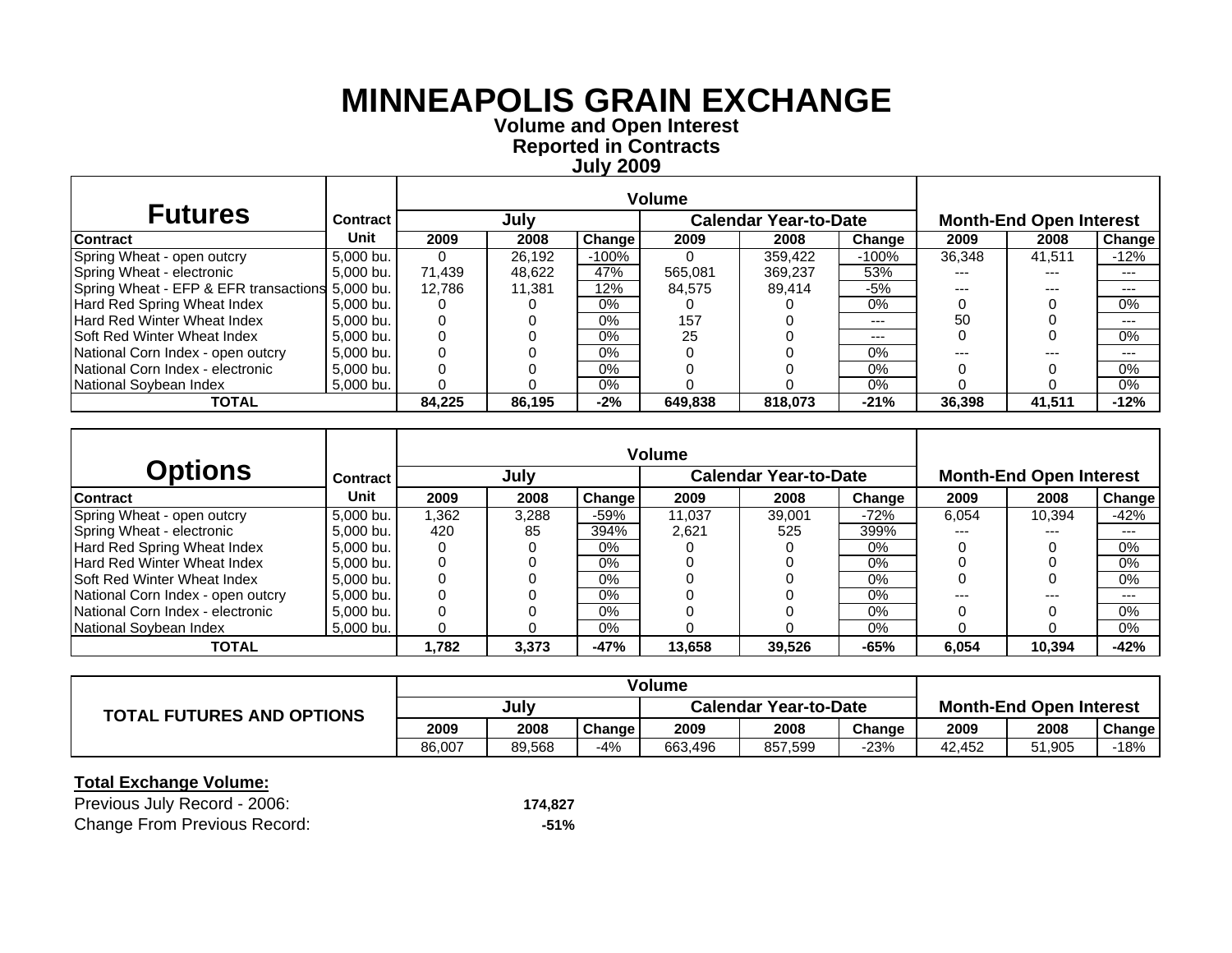**Volume and O pen Interest Re ported in Contracts A u gust 200 9**

| <b>Futures</b>                                  | <b>Contract</b> |         | <b>August</b> |        |         | <b>Calendar Year-to-Date</b> |         |        | <b>Month-End Open Interest</b> |        |
|-------------------------------------------------|-----------------|---------|---------------|--------|---------|------------------------------|---------|--------|--------------------------------|--------|
| <b>Contract</b>                                 | Unit            | 2009    | 2008          | Change | 2009    | 2008                         | Change  | 2009   | 2008                           | Change |
| Spring Wheat - open outcry                      | 5,000 bu.       | 0       | 45.187        | -100%  |         | 404,609                      | $-100%$ | 38,168 | 36,327                         | 5%     |
| Spring Wheat - electronic                       | 5,000 bu.       | 96.593  | 80.000        | 21%    | 661.674 | 449.237                      | 47%     | ---    | ---                            | ---    |
| Spring Wheat - EFP & EFR transactions 5,000 bu. |                 | 18.523  | 26.818        | $-31%$ | 103.098 | 116.232                      | $-11%$  | ---    | ---                            | ---    |
| Hard Red Spring Wheat Index                     | 5.000 bu.       |         |               | 0%     |         |                              | 0%      |        |                                | $0\%$  |
| <b>Hard Red Winter Wheat Index</b>              | 5.000 bu.       |         |               | $0\%$  | 157     |                              | $---$   | 25     |                                | ---    |
| <b>Soft Red Winter Wheat Index</b>              | 5.000 bu.       |         |               | $0\%$  | 25      |                              | $---$   |        |                                | 0%     |
| National Corn Index - open outcry               | 5.000 bu.       |         |               | $0\%$  |         |                              | $0\%$   |        | ---                            | ---    |
| National Corn Index - electronic                | 5,000 bu.       |         |               | $0\%$  |         |                              | $0\%$   |        |                                | 0%     |
| National Soybean Index                          | 5,000 bu.       |         |               | 0%     |         |                              | 0%      |        |                                | 0%     |
| <b>TOTAL</b>                                    |                 | 115.116 | 152.005       | $-24%$ | 764.954 | 970.078                      | $-21%$  | 38.193 | 36,327                         | 5%     |

|                                    |                 |       |               |        | <b>Volume</b> |                              |        |       |                                |        |
|------------------------------------|-----------------|-------|---------------|--------|---------------|------------------------------|--------|-------|--------------------------------|--------|
| <b>Options</b>                     | <b>Contract</b> |       | <b>August</b> |        |               | <b>Calendar Year-to-Date</b> |        |       | <b>Month-End Open Interest</b> |        |
| <b>Contract</b>                    | Unit            | 2009  | 2008          | Change | 2009          | 2008                         | Change | 2009  | 2008                           | Change |
| Spring Wheat - open outcry         | 5.000 bu.       | 2.636 | 2.321         | 14%    | 13.673        | 41.322                       | $-67%$ | 5.338 | 4.703                          | 14%    |
| Spring Wheat - electronic          | 5,000 bu.       | 500   |               | 9900%  | 3.121         | 530                          | 489%   | ---   | $---$                          | $--$   |
| Hard Red Spring Wheat Index        | 5.000 bu.       |       |               | $0\%$  |               |                              | $0\%$  |       |                                | $0\%$  |
| Hard Red Winter Wheat Index        | 5.000 bu.       |       |               | $0\%$  |               |                              | 0%     |       |                                | 0%     |
| <b>Soft Red Winter Wheat Index</b> | 5.000 bu.       |       |               | $0\%$  |               |                              | $0\%$  |       |                                | 0%     |
| National Corn Index - open outcry  | 5.000 bu.       |       |               | $0\%$  |               |                              | 0%     | ---   | $---$                          | $--$   |
| National Corn Index - electronic   | 5,000 bu.       |       |               | $0\%$  |               |                              | $0\%$  |       |                                | 0%     |
| National Soybean Index             | 5.000 bu.       |       |               | $0\%$  |               |                              | $0\%$  |       |                                | 0%     |
| <b>TOTAL</b>                       |                 | 3,136 | 2,326         | 35%    | 16.794        | 41,852                       | $-60%$ | 5,338 | 4,703                          | 14%    |

|                                  | Volume  |         |               |                              |          |        |                                |        |        |
|----------------------------------|---------|---------|---------------|------------------------------|----------|--------|--------------------------------|--------|--------|
| <b>TOTAL FUTURES AND OPTIONS</b> | Auaust  |         |               | <b>Calendar Year-to-Date</b> |          |        | <b>Month-End Open Interest</b> |        |        |
|                                  | 2009    | 2008    | <b>Change</b> | 2009                         | 2008     | Change | 2009                           | 2008   | Change |
|                                  | 118.252 | 154.331 | $-23%$        | 781.748                      | .011,930 | -23%   | 43,531                         | 41,030 | 6%     |

| Previous August Record - 2007:      | 216,593 |
|-------------------------------------|---------|
| <b>Change From Previous Record:</b> | -45%    |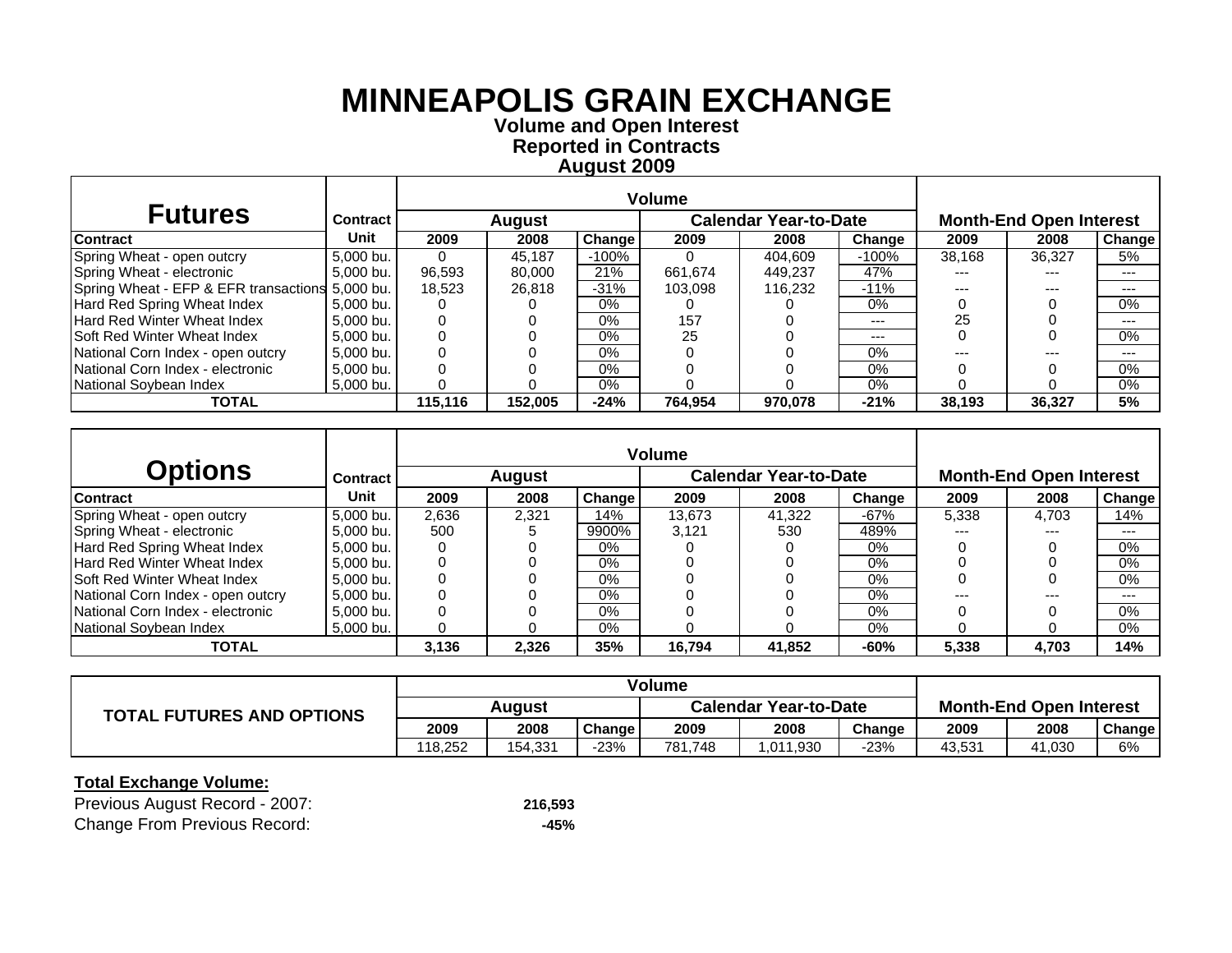**September 2009 Reported in Contracts Volume and Open Interest**

| <b>Futures</b>                                  | <b>Contract</b> |         | <b>September</b> |         | <b>Calendar Year-to-Date</b> |           |         | <b>Month-End Open Interest</b> |        |        |
|-------------------------------------------------|-----------------|---------|------------------|---------|------------------------------|-----------|---------|--------------------------------|--------|--------|
| Contract                                        | Unit            | 2009    | 2008             | Change  | 2009                         | 2008      | Change  | 2009                           | 2008   | Change |
| Spring Wheat - open outcry                      | 5,000 bu.       |         | 27,862           | $-100%$ |                              | 432.471   | $-100%$ | 46,965                         | 38.316 | 23%    |
| Spring Wheat - electronic                       | 5,000 bu.       | 99,245  | 64.061           | 55%     | 760.919                      | 513,298   | 48%     |                                | ---    | ---    |
| Spring Wheat - EFP & EFR transactions 5,000 bu. |                 | 21,338  | 16.752           | 27%     | 124.436                      | 132.984   | -6%     |                                | ---    | $---$  |
| Hard Red Spring Wheat Index                     | 5.000 bu.       |         |                  | 0%      |                              |           | $0\%$   |                                |        | 0%     |
| Hard Red Winter Wheat Index                     | 5.000 bu.       |         |                  | 0%      | 157                          |           | $---$   | 25                             |        | ---    |
| <b>Soft Red Winter Wheat Index</b>              | 5.000 bu.       | 120     |                  | $0\%$   | 145                          |           | $---$   | 103                            |        | 0%     |
| National Corn Index - open outcry               | 5,000 bu.       |         |                  | $0\%$   |                              |           | $0\%$   |                                | ---    | ---    |
| National Corn Index - electronic                | 5,000 bu.       |         |                  | 0%      |                              |           | $0\%$   |                                |        | $0\%$  |
| National Soybean Index                          | 5,000 bu.       |         |                  | $0\%$   |                              |           | $0\%$   |                                |        | 0%     |
| <b>TOTAL</b>                                    |                 | 120.703 | 108.675          | 11%     | 885.657                      | 1,078,753 | $-18%$  | 47.093                         | 38.316 | 23%    |

|                                    |                 |       |                  |        | <b>Volume</b> |                              |        |                                |         |        |  |
|------------------------------------|-----------------|-------|------------------|--------|---------------|------------------------------|--------|--------------------------------|---------|--------|--|
| <b>Options</b>                     | <b>Contract</b> |       | <b>September</b> |        |               | <b>Calendar Year-to-Date</b> |        | <b>Month-End Open Interest</b> |         |        |  |
| <b>Contract</b>                    | Unit            | 2009  | 2008             | Change | 2009          | 2008                         | Change | 2009                           | 2008    | Change |  |
| Spring Wheat - open outcry         | 5.000 bu.       | 2.605 | 2.693            | $-3%$  | 16.278        | 44.015                       | $-63%$ | 6.911                          | 4.847   | 43%    |  |
| Spring Wheat - electronic          | 5.000 bu.       | 453   | 13               | 3385%  | 3,574         | 543                          | 558%   |                                | ---     | $--$   |  |
| Hard Red Spring Wheat Index        | 5.000 bu.       |       |                  | $0\%$  |               |                              | 0%     |                                |         | 0%     |  |
| Hard Red Winter Wheat Index        | 5.000 bu.       |       |                  | $0\%$  |               |                              | $0\%$  |                                |         | 0%     |  |
| <b>Soft Red Winter Wheat Index</b> | 5.000 bu.       | 65    |                  | $0\%$  | 65            |                              | 0%     | 65                             |         | 0%     |  |
| National Corn Index - open outcry  | 5.000 bu.       |       |                  | 0%     |               |                              | $0\%$  | ---                            | $- - -$ | $-- -$ |  |
| National Corn Index - electronic   | 5,000 bu.       |       |                  | $0\%$  |               |                              | $0\%$  |                                |         | 0%     |  |
| National Soybean Index             | 5.000 bu.       |       |                  | 0%     |               |                              | $0\%$  |                                |         | 0%     |  |
| <b>TOTAL</b>                       |                 | 3.123 | 2.706            | 15%    | 19,917        | 44,558                       | $-55%$ | 6,976                          | 4,847   | 44%    |  |

|                                  | <b>Volume</b>    |       |        |                              |          |        |                                |        |        |
|----------------------------------|------------------|-------|--------|------------------------------|----------|--------|--------------------------------|--------|--------|
| <b>TOTAL FUTURES AND OPTIONS</b> | <b>September</b> |       |        | <b>Calendar Year-to-Date</b> |          |        | <b>Month-End Open Interest</b> |        |        |
|                                  | 2009             | 2008  | Change | 2009                         | 2008     | Change | 2009                           | 2008   | Change |
|                                  | 123.826          | 381.، | ່ 1%   | 905.574                      | .123.311 | -19%   | 54.069                         | 43,163 | 25%    |

| Previous September Record - 2002:   | 162,596 |
|-------------------------------------|---------|
| <b>Change From Previous Record:</b> | $-24%$  |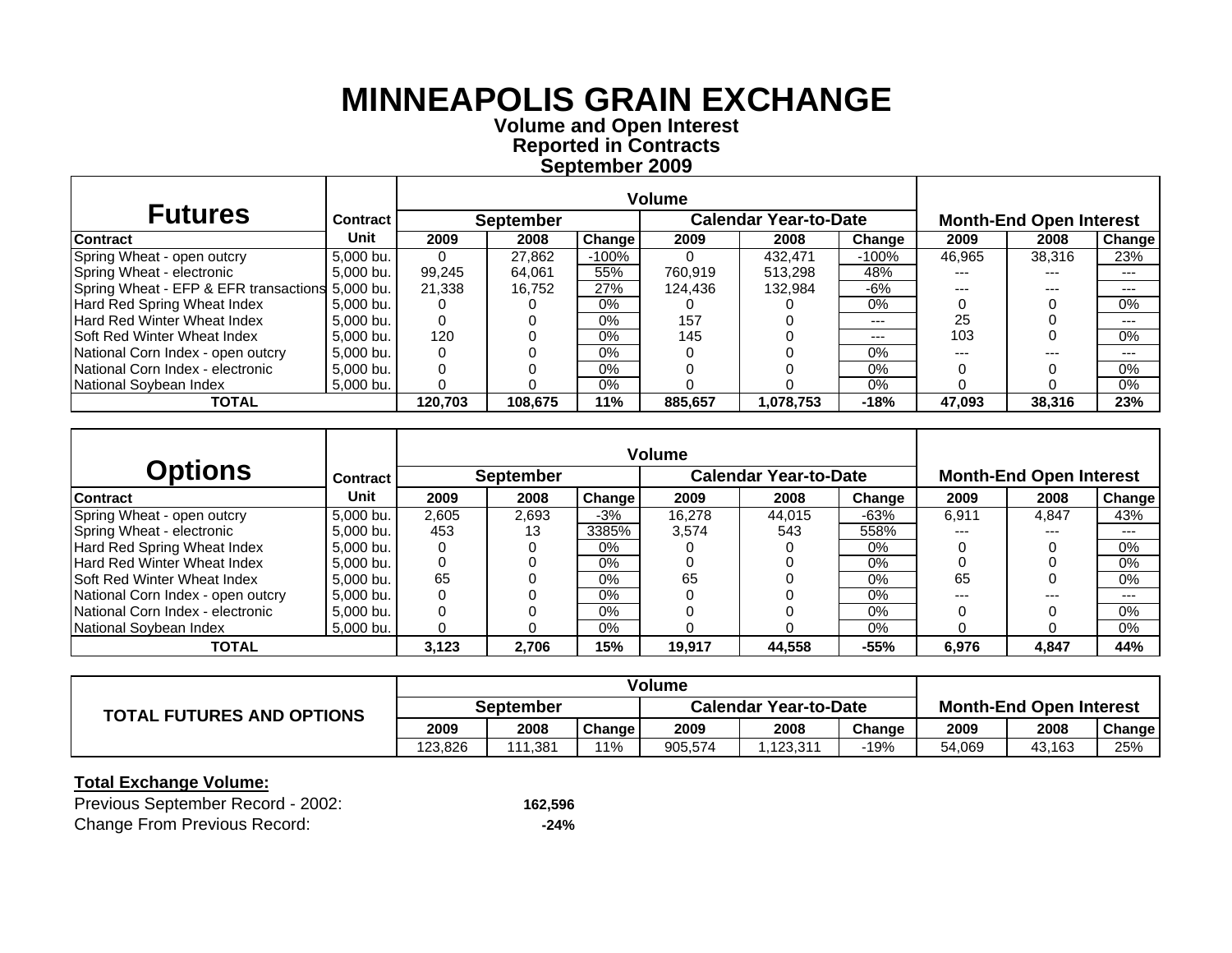**October 2009 Reported in Contracts Volume and Open Interest**

| <b>Futures</b>                                  | <b>Contract</b> |         | <b>October</b> |        | <b>Calendar Year-to-Date</b> |           |         | <b>Month-End Open Interest</b> |        |        |
|-------------------------------------------------|-----------------|---------|----------------|--------|------------------------------|-----------|---------|--------------------------------|--------|--------|
| <b>Contract</b>                                 | Unit            | 2009    | 2008           | Change | 2009                         | 2008      | Change  | 2009                           | 2008   | Change |
| Spring Wheat - open outcry                      | 5,000 bu.       |         | 23.978         | -100%  |                              | 456.449   | $-100%$ | 43,339                         | 33,621 | 29%    |
| Spring Wheat - electronic                       | 5,000 bu.       | 88,815  | 82.885         | 7%     | 849.734                      | 596,183   | 43%     | ---                            | ---    | ---    |
| Spring Wheat - EFP & EFR transactions 5,000 bu. |                 | 16.532  | 16.956         | $-3%$  | 140.968                      | 149.940   | -6%     | ---                            | ---    | ---    |
| Hard Red Spring Wheat Index                     | 5.000 bu.       |         |                | $0\%$  |                              |           | $0\%$   |                                |        | 0%     |
| <b>Hard Red Winter Wheat Index</b>              | 5.000 bu.       |         | 25             | $---$  | 157                          | 25        | $0\%$   |                                | 25     | $---$  |
| <b>Soft Red Winter Wheat Index</b>              | 5.000 bu.       | 5.990   |                | $0\%$  | 6.135                        |           | $--$    | 2.110                          |        | $--$   |
| National Corn Index - open outcry               | 5.000 bu.       |         |                | $0\%$  |                              |           | $0\%$   | ---                            | ---    | $---$  |
| National Corn Index - electronic                | 5,000 bu.       |         |                | 0%     |                              |           | $0\%$   |                                |        | $0\%$  |
| National Sovbean Index                          | 5,000 bu.       |         |                | $0\%$  |                              |           | $0\%$   |                                |        | 0%     |
| <b>TOTAL</b>                                    |                 | 111.337 | 123.844        | $-10%$ | 996.994                      | 1.202.597 | $-17%$  | 45.449                         | 33.646 | 35%    |

|                                    |                 |       |                |        | <b>Volume</b> |                              |        |                                |       |        |  |
|------------------------------------|-----------------|-------|----------------|--------|---------------|------------------------------|--------|--------------------------------|-------|--------|--|
| <b>Options</b>                     | <b>Contract</b> |       | <b>October</b> |        |               | <b>Calendar Year-to-Date</b> |        | <b>Month-End Open Interest</b> |       |        |  |
| <b>Contract</b>                    | Unit            | 2009  | 2008           | Change | 2009          | 2008                         | Change | 2009                           | 2008  | Change |  |
| Spring Wheat - open outcry         | 5.000 bu.       | 1.388 | .555           | $-11%$ | 17.666        | 45.570                       | $-61%$ | 7.061                          | 5.625 | 26%    |  |
| Spring Wheat - electronic          | 5,000 bu.       | 234   | 21             | 1014%  | 3.808         | 564                          | 575%   | ---                            | $---$ | $---$  |  |
| Hard Red Spring Wheat Index        | 5.000 bu.       |       |                | $0\%$  |               |                              | $0\%$  |                                |       | $0\%$  |  |
| Hard Red Winter Wheat Index        | 5.000 bu.       |       |                | $0\%$  |               |                              | 0%     |                                |       | 0%     |  |
| <b>Soft Red Winter Wheat Index</b> | 5.000 bu.       | 135   |                | ---    | 200           |                              | $0\%$  | 180                            |       | ---    |  |
| National Corn Index - open outcry  | 5.000 bu.       |       |                | $0\%$  |               |                              | 0%     | ---                            | $---$ | $--$   |  |
| National Corn Index - electronic   | 5,000 bu.       |       |                | $0\%$  |               |                              | $0\%$  |                                |       | 0%     |  |
| National Soybean Index             | 5.000 bu.       |       |                | $0\%$  |               |                              | $0\%$  |                                |       | 0%     |  |
| <b>TOTAL</b>                       |                 | 1.757 | 1,576          | 11%    | 21,674        | 46,134                       | $-53%$ | 7,241                          | 5,625 | 29%    |  |

|                                  | Volume  |         |        |                              |          |        |                                |        |        |
|----------------------------------|---------|---------|--------|------------------------------|----------|--------|--------------------------------|--------|--------|
| <b>TOTAL FUTURES AND OPTIONS</b> | October |         |        | <b>Calendar Year-to-Date</b> |          |        | <b>Month-End Open Interest</b> |        |        |
|                                  | 2009    | 2008    | Change | 2009                         | 2008     | Change | 2009                           | 2008   | Change |
|                                  | 113.094 | 125.420 | $-10%$ | .018.668                     | .248.731 | -18%   | 52.690                         | 39,271 | 34%    |

| Previous October Record - 2007:     | 200.448 |
|-------------------------------------|---------|
| <b>Change From Previous Record:</b> | -44%    |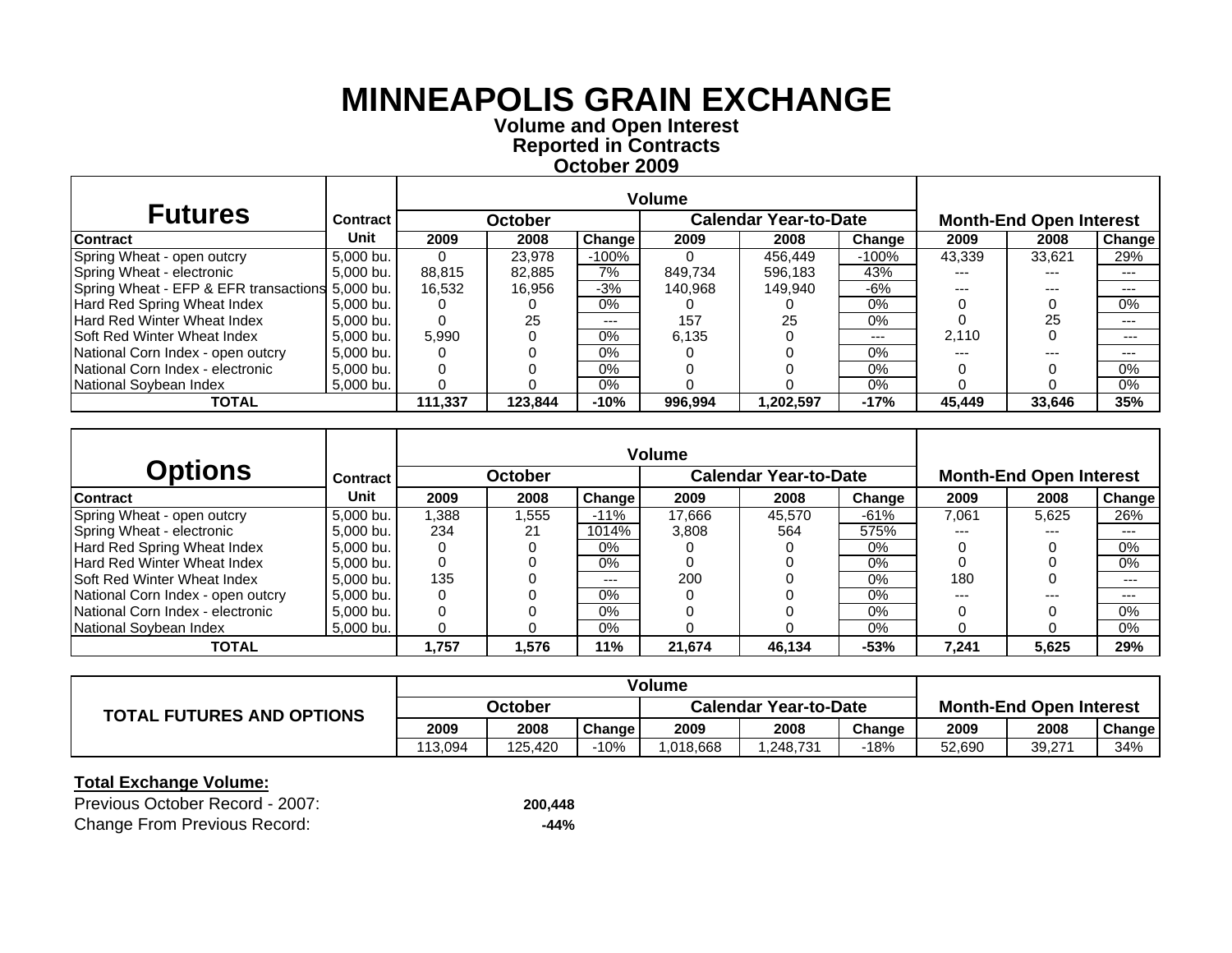

 $\Gamma$ 

### **November 2009 Reported in Contracts Volume and Open Interest MGEX**

| <b>Futures</b>                      | Contract    |         | <b>November</b> |         | <b>Calendar Year-to-Date</b> |           |         | <b>Month-End Open Interest</b> |        |               |
|-------------------------------------|-------------|---------|-----------------|---------|------------------------------|-----------|---------|--------------------------------|--------|---------------|
| <b>Contract</b>                     | Unit        | 2009    | 2008            | Change  | 2009                         | 2008      | Change  | 2009                           | 2008   | <b>Change</b> |
| Hard Red Spring Wheat - open outcry | 5,000 bu.   |         | 15.161          | $-100%$ |                              | 471.610   | $-100%$ | 45,814                         | 27.808 | 65%           |
| Hard Red Spring Wheat - electronic  | 5,000 bu.   | 128,958 | 59.927          | 115%    | 1,030,257                    | 656.110   | 57%     | ---                            | $---$  | $---$         |
| Hard Red Spring Wheat - EFP & EFR   | 5,000 bu.   | 16.963  | 9,660           | 76%     | 167.756                      | 159,600   | 5%      | ---                            | $---$  | ---           |
| Hard Red Spring Wheat Index         | 5,000 bu.   |         |                 | $0\%$   |                              |           | 0%      |                                |        | $0\%$         |
| <b>Hard Red Winter Wheat Index</b>  | $5,000$ bu. |         |                 | $0\%$   | 157                          | 25        | 528%    |                                | 25     | ---           |
| <b>Soft Red Winter Wheat Index</b>  | 5.000 bu.   | 2.092   |                 | $---$   | 8.654                        |           | $---$   | 2,300                          |        | $---$         |
| National Corn Index - open outcry   | 5,000 bu.   |         |                 | 0%      |                              |           | 0%      | ---                            | ---    | $---$         |
| National Corn Index - electronic    | 5,000 bu.   |         |                 | $0\%$   |                              |           | 0%      |                                |        | $0\%$         |
| National Soybean Index              | 5,000 bu.   |         |                 | $0\%$   |                              |           | 0%      |                                |        | $0\%$         |
| <b>TOTAL</b>                        |             | 148.013 | 84.748          | 75%     | 1,206,824                    | 1.287.345 | -6%     | 48.114                         | 27,833 | 73%           |

|                                     |           |       |                 |        | <b>Volume</b> |                              |        |                                |       |        |  |
|-------------------------------------|-----------|-------|-----------------|--------|---------------|------------------------------|--------|--------------------------------|-------|--------|--|
| <b>Options</b>                      | Contract  |       | <b>November</b> |        |               | <b>Calendar Year-to-Date</b> |        | <b>Month-End Open Interest</b> |       |        |  |
| <b>Contract</b>                     | Unit      | 2009  | 2008            | Change | 2009          | 2008                         | Change | 2009                           | 2008  | Change |  |
| Hard Red Spring Wheat - open outcry | 5.000 bu. | 2.465 | 464             | 431%   | 20.490        | 46.034                       | $-55%$ | 2.045                          | 2.270 | $-10%$ |  |
| Hard Red Spring Wheat - electronic  | 5.000 bu. | 126   |                 | 3050%  | 4.447         | 568                          | 683%   | $---$                          | $---$ | $---$  |  |
| Hard Red Spring Wheat Index         | 5,000 bu. |       |                 | $0\%$  |               |                              | $0\%$  |                                |       | 0%     |  |
| <b>Hard Red Winter Wheat Index</b>  | 5.000 bu. |       |                 | $0\%$  |               |                              | 0%     |                                |       | 0%     |  |
| ISoft Red Winter Wheat Index        | 5.000 bu. |       |                 | ---    | 200           |                              | 0%     | 180                            |       | ---    |  |
| National Corn Index - open outcry   | 5.000 bu. |       |                 | $0\%$  |               |                              | 0%     | $---$                          | $---$ | $---$  |  |
| National Corn Index - electronic    | 5.000 bu. |       |                 | $0\%$  |               |                              | 0%     |                                |       | 0%     |  |
| National Sovbean Index              | 5.000 bu. |       |                 | $0\%$  |               |                              | 0%     |                                |       | 0%     |  |
| <b>TOTAL</b>                        |           | 2,591 | 468             | 454%   | 25,137        | 46,602                       | -46%   | 2,225                          | 2,270 | $-2%$  |  |

|                                  | Volume          |        |               |                              |          |        |                                |        |        |
|----------------------------------|-----------------|--------|---------------|------------------------------|----------|--------|--------------------------------|--------|--------|
| <b>TOTAL FUTURES AND OPTIONS</b> | <b>November</b> |        |               | <b>Calendar Year-to-Date</b> |          |        | <b>Month-End Open Interest</b> |        |        |
|                                  | 2009            | 2008   | <b>Change</b> | 2009                         | 2008     | Change | 2009                           | 2008   | Change |
|                                  | 150.604         | 85.216 | 77%           | .231.961                     | .333.947 | $-8%$  | 50.339                         | 30,103 | 67%    |

#### **Total MGEX Volume:**

| Previous November Record - 2007:    | 179.486 |
|-------------------------------------|---------|
| <b>Change From Previous Record:</b> | -16%    |

┐